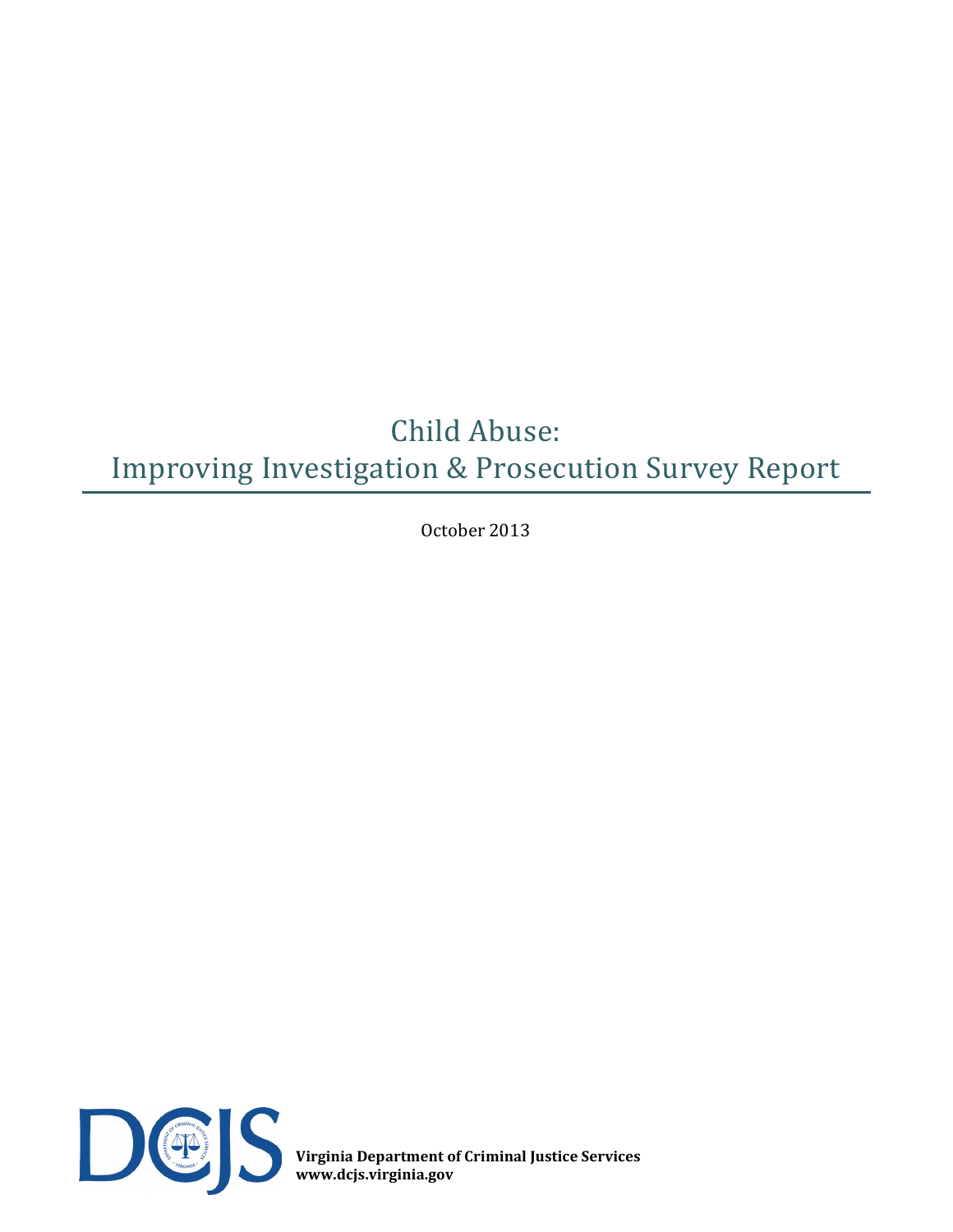### **Background**

In the Commonwealth of Virginia, the Department of Criminal Justice Services (DCJS) administers the Children's Justice Act (CJA) program. The CJA program is established in Section 107 of the Child Abuse Prevention and Treatment Act (CAPTA, 42 U.S.C. 5106c). The purpose of the CJA program is to improve the investigative, administrative and judicial handling of cases of child abuse and neglect, particularly child sexual abuse and exploitation, in a manner that limits additional trauma to the child victim. This also includes the handling of child fatality cases in which child abuse or neglect is suspected and some cases of children with disabilities and serious health problems who also are victims of abuse and neglect. The Children's Justice Act program at DCJS works to support and strengthen the multidisciplinary response to child abuse and, in the past, has supported such programs as ChildFirst Virginia (formerly Finding Words), Trial Advocacy training, Improving Investigation and Prosecution of Child Abuse Conferences, child fatality team training, and mini grants to Child Advocacy Centers, to name a few.

### **Survey Rationale**

CAPTA legislation requires that each state establish and maintain a State Task Force for CJA. In Virginia, the Advisory Committee to the Court Appointed Special Advocate and Children's Justice Act Programs (CASA/CJA) serves as the Task Force. Every three years the Task Force is required to undertake a comprehensive review and evaluation of the investigative, administrative and judicial handling of cases of child abuse and neglect and to make training and policy recommendations to improve those processes.

The *Child Abuse: Improving the Investigation and Prosecution Survey* was created to solicit feedback from those involved in the civil and criminal justice systems that investigate and respond to child abuse in Virginia. The feedback received is concisely outlined in this report and will be examined by the Task Force in the fall of 2013 to help inform them as they draft recommendations for system improvement in a three-year plan.

### **Methodology**

This survey was sent to the Virginia Department of Social Services, Court Appointed Special Advocate Programs, Children's Advocacy Centers of Virginia, Commonwealth's Attorneys' Services Council, Sheriff's Offices, Virginia Association of Chiefs of Police, Virginia Guardian ad Litem (GAL) Association, Local Government Attorneys Association, and State Child Fatality Review Team and they sent it to their staff, membership and constituents across Virginia. These groups were selected to respond to the survey because of their involvement with the system that responds to child abuse or serves child abuse victims in the Commonwealth of Virginia. The goal of the survey was to gather information on investigative, administrative, and judicial processes related to child abuse and neglect, including child sexual abuse/exploitation.

Respondents were instructed that, although staffing, funding, and resource allocation may be areas that need improvement, for this survey they should focus on the areas of 1) laws, 2) policies/procedures, and 3) training, specifically in the processes that directly impact child victims and how these processes may minimize or worsen their trauma.

The survey collected responses from these groups during June 2013, resulting in 298 completed survey responses. A summary of their responses is contained in this report.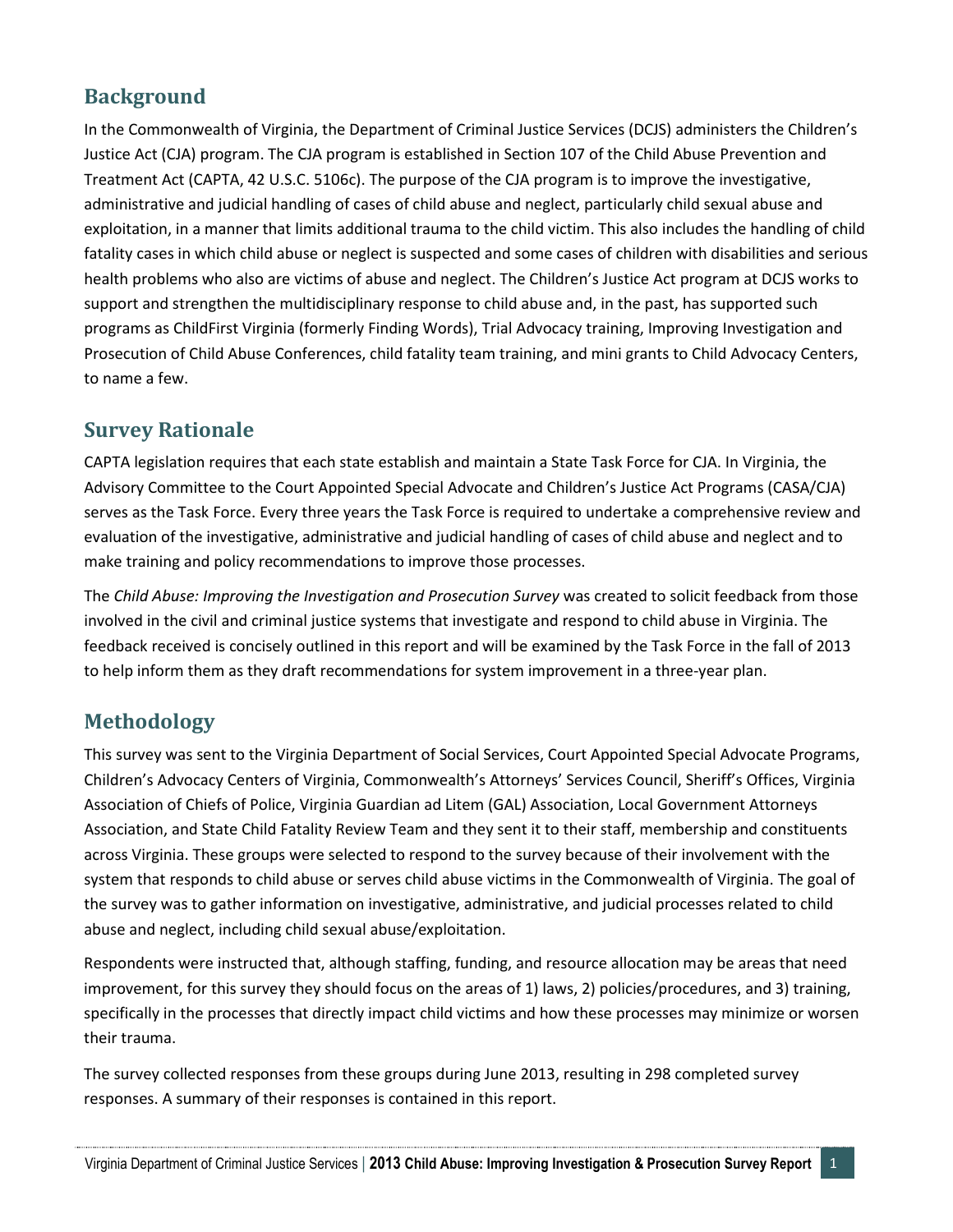## I. BACKGROUND INFORMATION OF RESPONDENTS

**Professional field:** Respondents to this survey represent the following professional fields. Nearly half (45%) of the respondents identified themselves as being in the Child Welfare field. *(See Chart 1.)*



**Agency/Organization:** Respondents to this survey selected the following agencies/organization as that which best describes where they work. Nearly one-third (29%) of the respondents said they worked for Child Protective Services (CPS) and nearly one-quarter (23%) said they worked in a law enforcement agency. *(See Table 1.)*

| Table 1<br><b>Survey Respondent's Agency/Organization</b> |         |  |
|-----------------------------------------------------------|---------|--|
| Agency/Organization                                       | Percent |  |
| <b>Child Protective Services (CPS)</b>                    | 29%     |  |
| Law Enforcement                                           | 23%     |  |
| <b>Local Department of Social Services</b>                | 13%     |  |
| Child Advocacy Center (CAC)                               | 9%      |  |
| Prosecutor's Office                                       | 9%      |  |
| Dept. of Social Services (DSS) Attorneys' Office          | 5%      |  |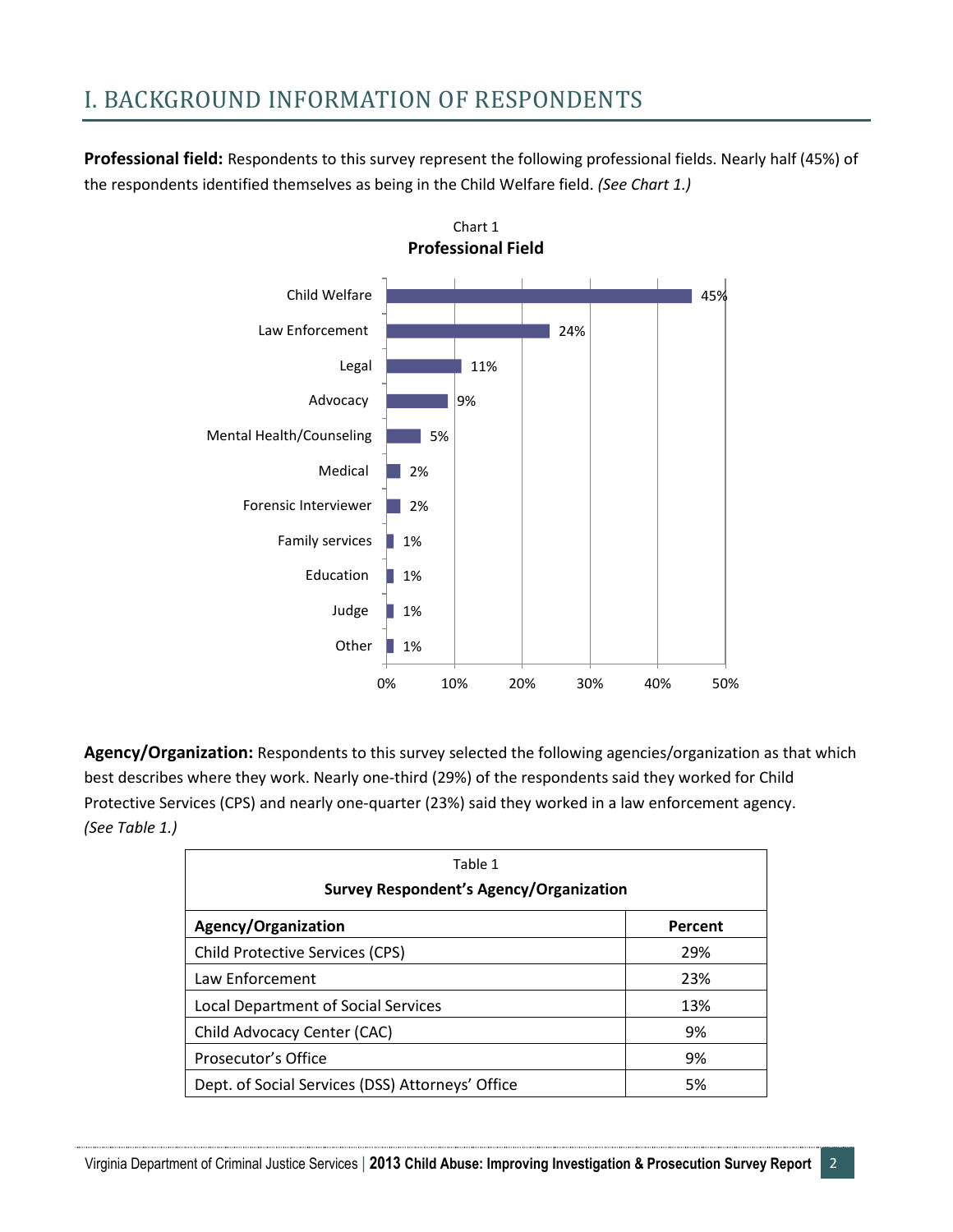| Court Appointed Special Advocates (CASA)                   | 4%   |
|------------------------------------------------------------|------|
| <b>Advocacy Organization</b>                               | 2%   |
| Juvenile & Domestic Relations (J&DR) Courts                | 2%   |
| <b>Medical Environment</b>                                 | 1%   |
| Virginia Dept. of Social Services (VA DSS)                 | 1%   |
| Private Attorney representing children or parents/families | 1%   |
| <b>School System</b>                                       | 1%   |
| <b>Circuit Courts</b>                                      | 0%   |
| Other                                                      | 2%   |
| Total                                                      | 102% |

(Total equals more than 100% due to rounding.)

**Region:** Respondents were asked to look at the map and indicate in which region they are involved in the handling of cases of child abuse and/or neglect cases. If they work in more than one of these regions, they were asked to select the location where they do the majority of their work, or if they work statewide, to indicate statewide.

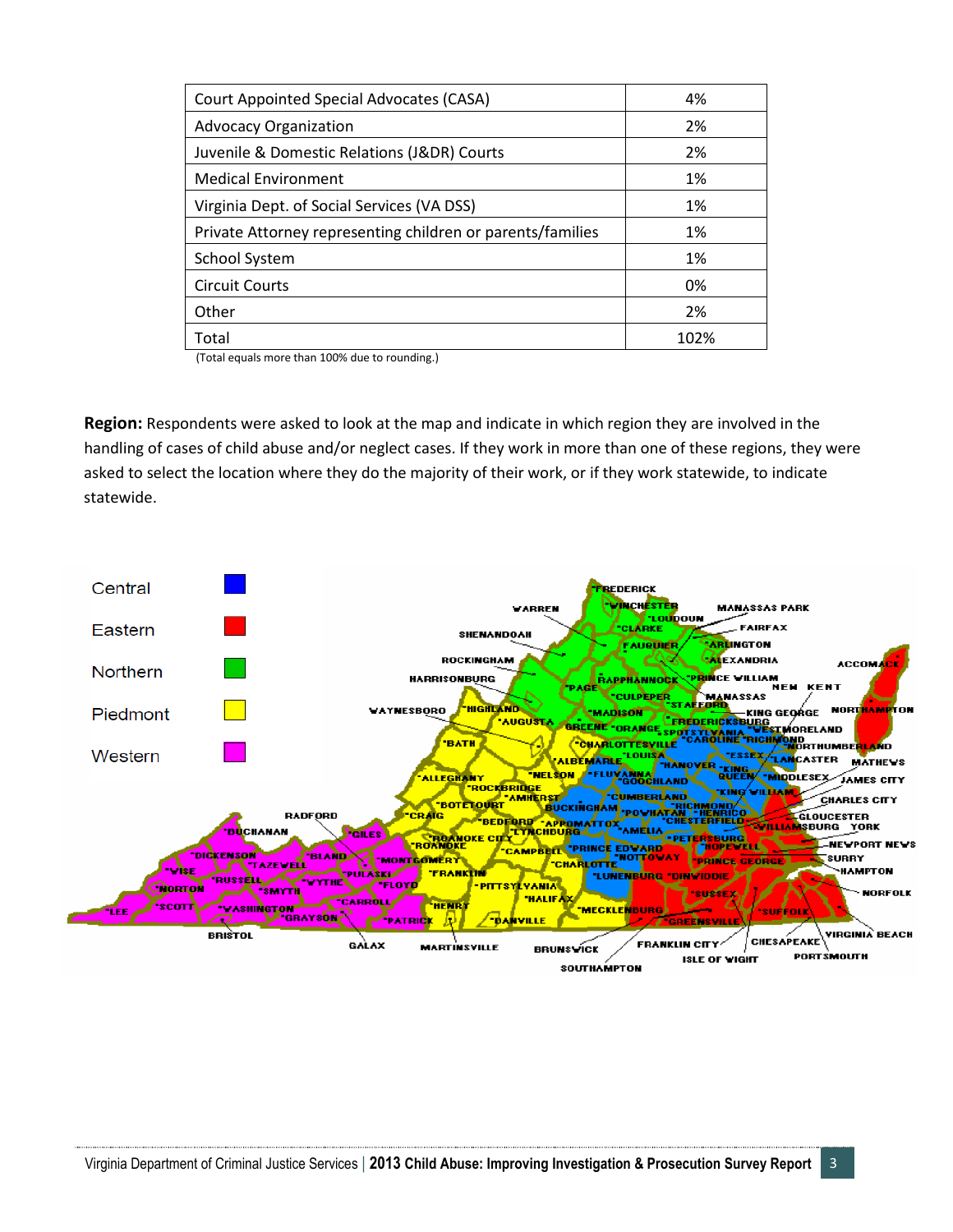Over half of the respondents indicated that they work in the Northern Virginia or Eastern Virginia regions. Only two percent said their work is statewide. *(See Chart 2.)*

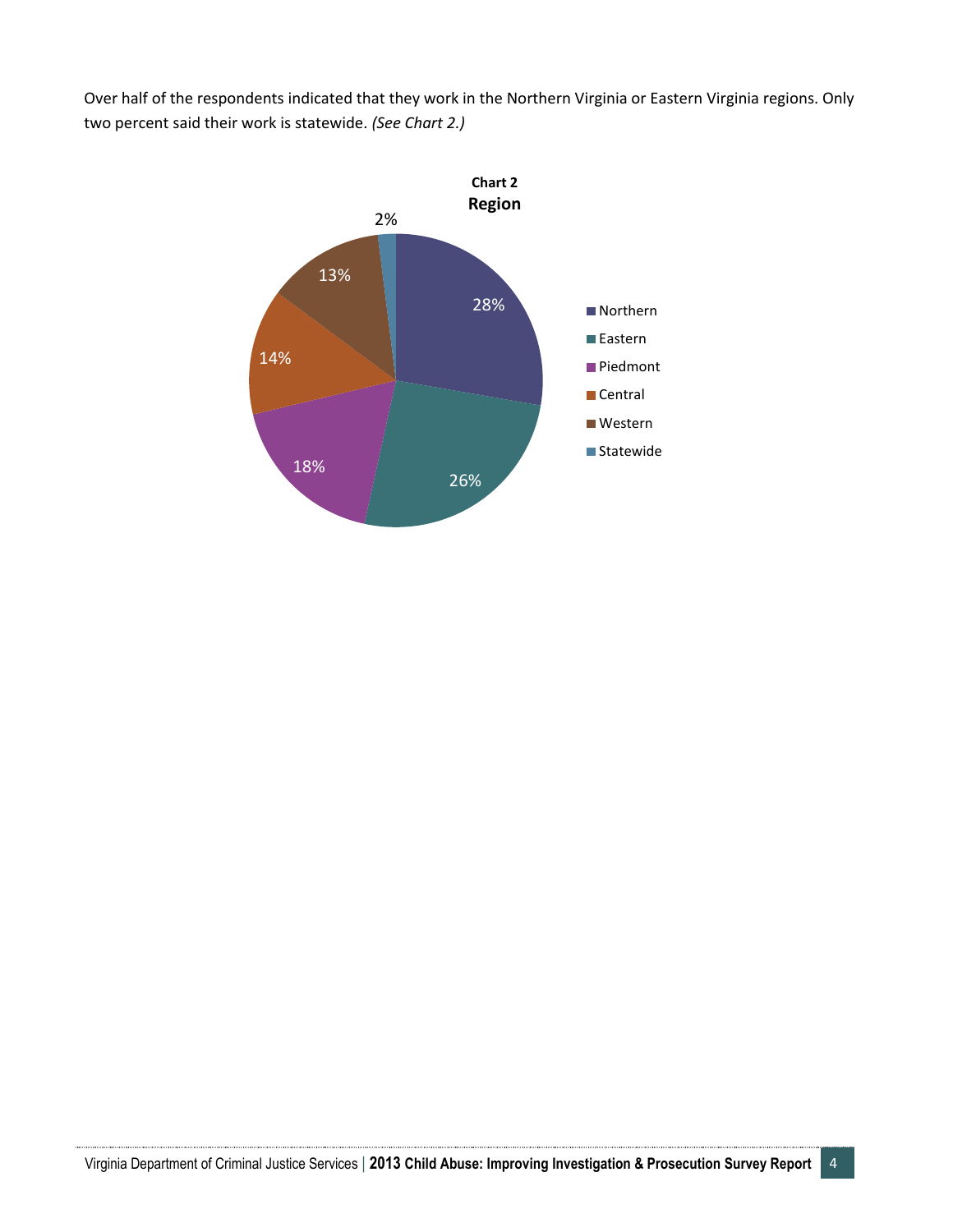### II. RESOURCES

**MULTIDISCIPLINARY TEAM:** For the purposes of this survey, a child abuse Multidisciplinary Team (MDT) was defined as:

*a group of professionals from various agencies (at minimum: CPS, law enforcement and prosecutor) who work in a coordinated and collaborative manner to ensure an effective investigation and response to cases of child abuse and neglect. [NOTE: A MDT is not a Family Assessment and Planning Team (FAPT)].*

When respondents were asked if they have a MDT in their locality,

- 71% (212) said yes,
- 19% (55) said no, and
- 8% (23) weren't sure.

(The question wasn't applicable to 3% of respondents.)

**Those with MDTs:** Next, the 212 respondents who said that they do have a MDT in their locality were asked a few follow-up questions about their MDT.

**Meeting frequency: In response to how often the MDT meets, most (74%) said that it meets monthly.** Other responses included as needed (7%), weekly (4%), quarterly (4%), doesn't meet (2%), and don't know (9%).

**Written protocol: When asked if their MDT has a written protocol, 61% said yes.** Additionally, 9% said they do not have a written protocol and 30% didn't know.

**Disciplines on MDT:** Respondents were asked to indicate which disciplines are represented on their MDT from a list that was provided. Their responses are shown in Chart 3.



Chart 3 **Disciplines Represented on MDTs**

*(Other was made up of 5 City/County Attorneys, 2 DSS Attorneys and 1 each of the following: CASA, Civil Prosecution, Domestic Violence, Forensic Interviewing, Foster Care, Health Department, FACT Director @ Fairfax INOVA, Military, NFA, Parent representative, Shelter, and Victim Witness.)*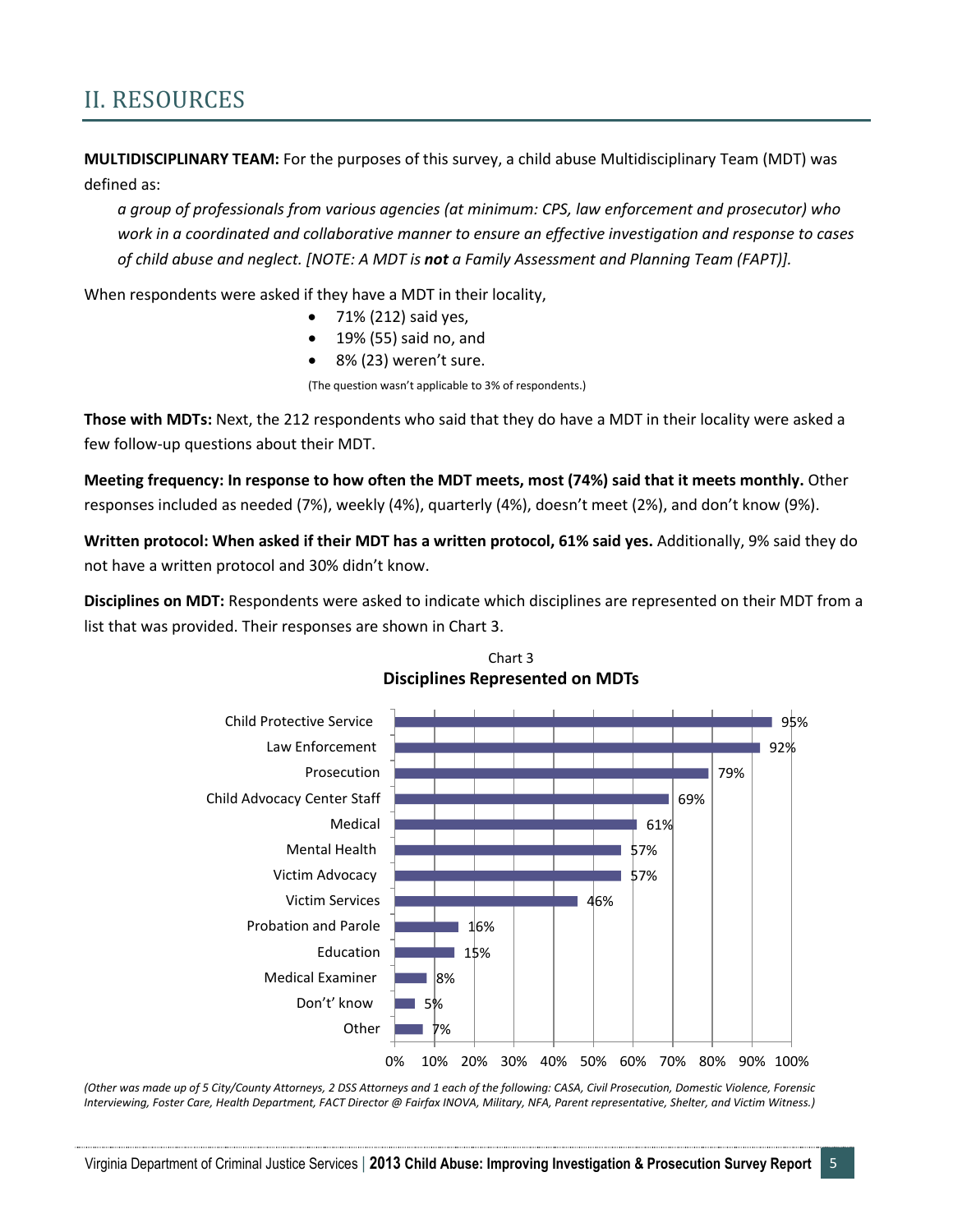**Those with NO MDT:** The 55 respondents who said that they do not have a formal child abuse MDT in their locality were asked to indicate the primary reason why. Nearly one-third said that they do not know why there is no MDT in their locality. The rest selected from a list of reasons why their locality does not have a MDT.

### **Reasons why a locality does not have a MDT:**

### **16% "There is resistance from one of the key partners"**

*Not enough partners to form team, too many staff changes, no one wants to take the lead, leadership doesn't want it*

### **15% "We had one, but it dissolved over time"**

*Disagreements about protocol and mission, poor attendance to meetings due to lack of cases, meetings that were unproductive and hostile to one partner*

### **15% "We are in the process of forming one"**

*New Commonwealth's Attorney is heading up effort, in process of developing MOUs and protocols, dissolved over time but now reorganizing*

### **7% "We would like to form one, but have not gotten around to it"**

*Staff turnover, lack of management follow-through, new Commonwealth's Attorney*

### **6% "We have never thought about forming one"**

### **11% "Other"**

Lack of leadership/time/money, view that a MDT somewhat duplicates the work of the CPMT, use of *other resources, competency concerns of partner agencies*

**CHILD ADVOCACY CENTER:** Respondents were asked whether or not their locality has access to a Child Advocacy Center (CAC). Their responses were as follows:

- 41% Yes, it is in a neighboring jurisdiction
- 39% Yes, it is in my jurisdiction
- 8% No, and I would like to see one established
- 4% No, and we function OK without one
- 9% Don't know

**Those with access to CACs:** The 236 respondents that said that they DO have access to a CAC were asked a few follow-up questions.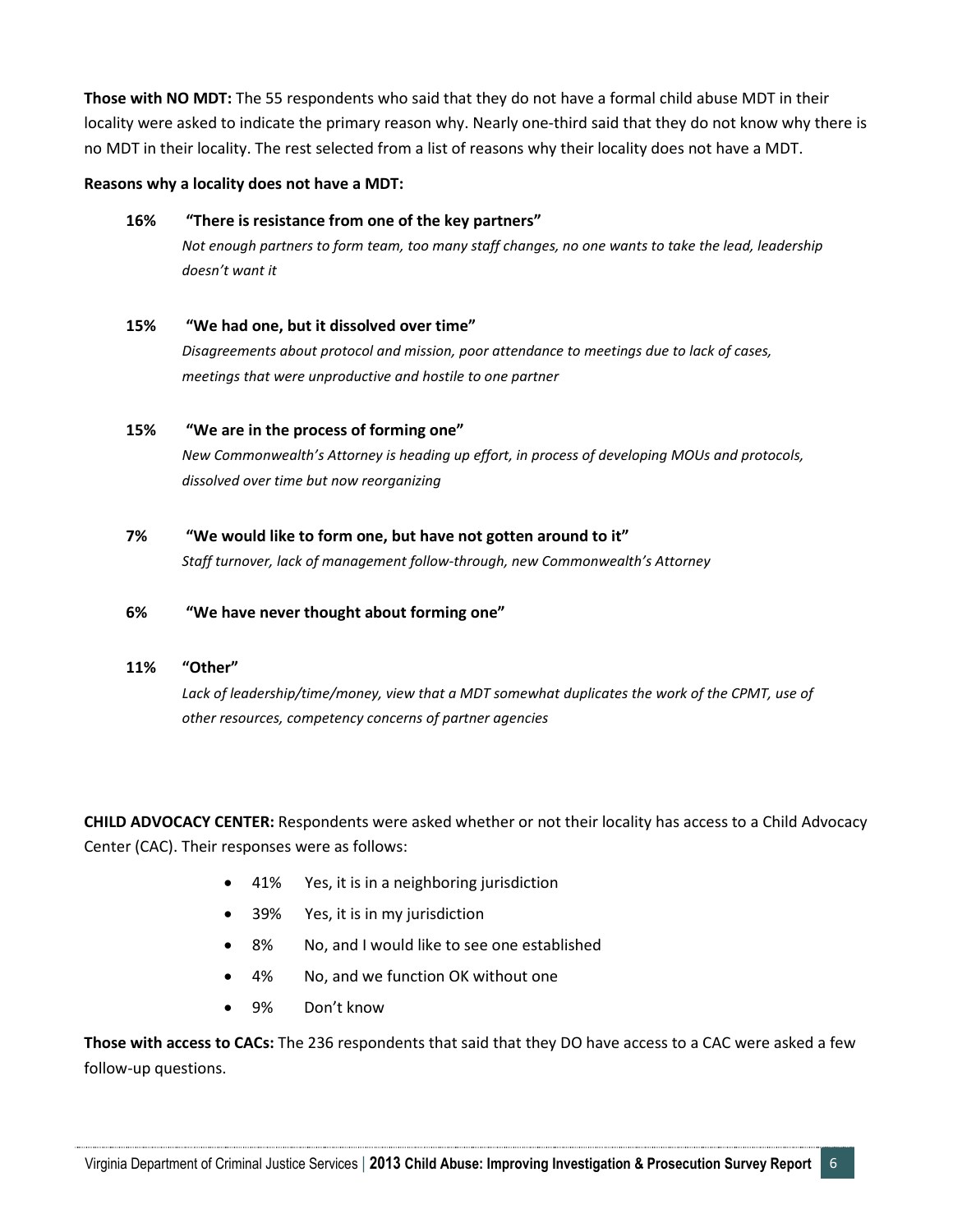**Multiple interviews**: Respondents were asked in what percentage of cases in which they were involved was a victim of child maltreatment interviewed more than once. Half (51%) said that this occurred in 1% to 25% of cases. *(See Table 2.)*

| Table 2<br><b>Child Victim Interviewed More Than Once</b> |         |  |
|-----------------------------------------------------------|---------|--|
| Percent of cases – Range                                  | Percent |  |
| 0% (Never)                                                | 3%      |  |
| $1\% - 25\%$                                              | 51%     |  |
| $26\% - 50\%$                                             | 15%     |  |
| $51\% - 75\%$                                             | 9%      |  |
| $76\% - 100\%$                                            | 6%      |  |
| Don't Know                                                | 12%     |  |
| Not applicable                                            | 4%      |  |
| Total                                                     | 100%    |  |

**Joint interview criteria**: Those who also said their locality had a MDT were asked to indicate the criteria used by the MDT to determine when a child WILL be interviewed jointly. Of the given criteria, more than half of respondents said desire to minimize trauma to child (65%) and severity of the case (55%), and just under half of respondents said victim characteristics, including age (46%) and urgency of the case (46%). *(Respondents were instructed to select all that apply so percentages equal more than 100%.)*

**Factors that contributed to not conducting a joint interview:** The most frequently cited factors were

- There is not time to gather the team because the interview must be conducted immediately to protect the child (63%),
- Team members are not available to participate (62%),
- Availability of victim (19%), and
- Location of child (18%).

Other factors were cited by 10% or less of respondents. Further explanation was asked of respondents who selected certain factors.

*Age of the child*: There were 23 respondents that said age of the child was a factor in whether or not a child was interviewed jointly. Most of the responses regarding older children involved law enforcement interviewing teens (typically 14–17) outside of the CAC. Most of the responses regarding younger children mentioned that children under a certain age (toddlers and younger) are difficult/impossible to interview.

*Location of the child*: There were 33 respondents that said location of the child was a factor in whether or not a child was interviewed jointly. Of these, the top three explanations included when a child is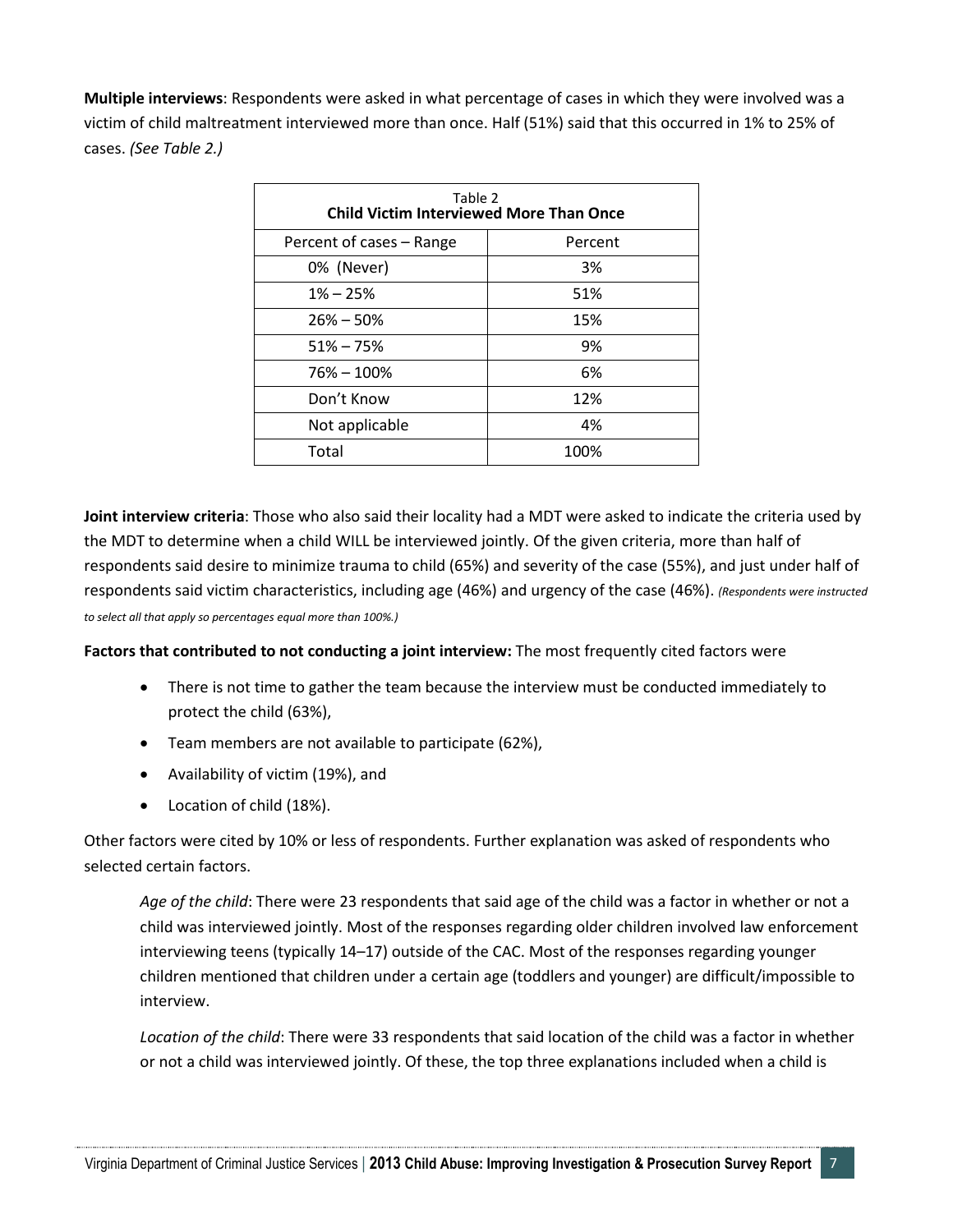outside jurisdiction/locality (10), travel considerations/coordination of victim and team/efficiency (7), and when a child is in a secure location/transport not possible without alerting alleged abuser (7).

*Availability of the child*: There were 34 respondents that said availability of the child was a factor in whether or not a child was interviewed jointly. Of these, the top three explanations included when a child is in a secure location/transport not possible without alerting alleged abuser (6), scheduling/coordination of victim and team/efficiency (5), and when victim is outside jurisdiction/locality (4).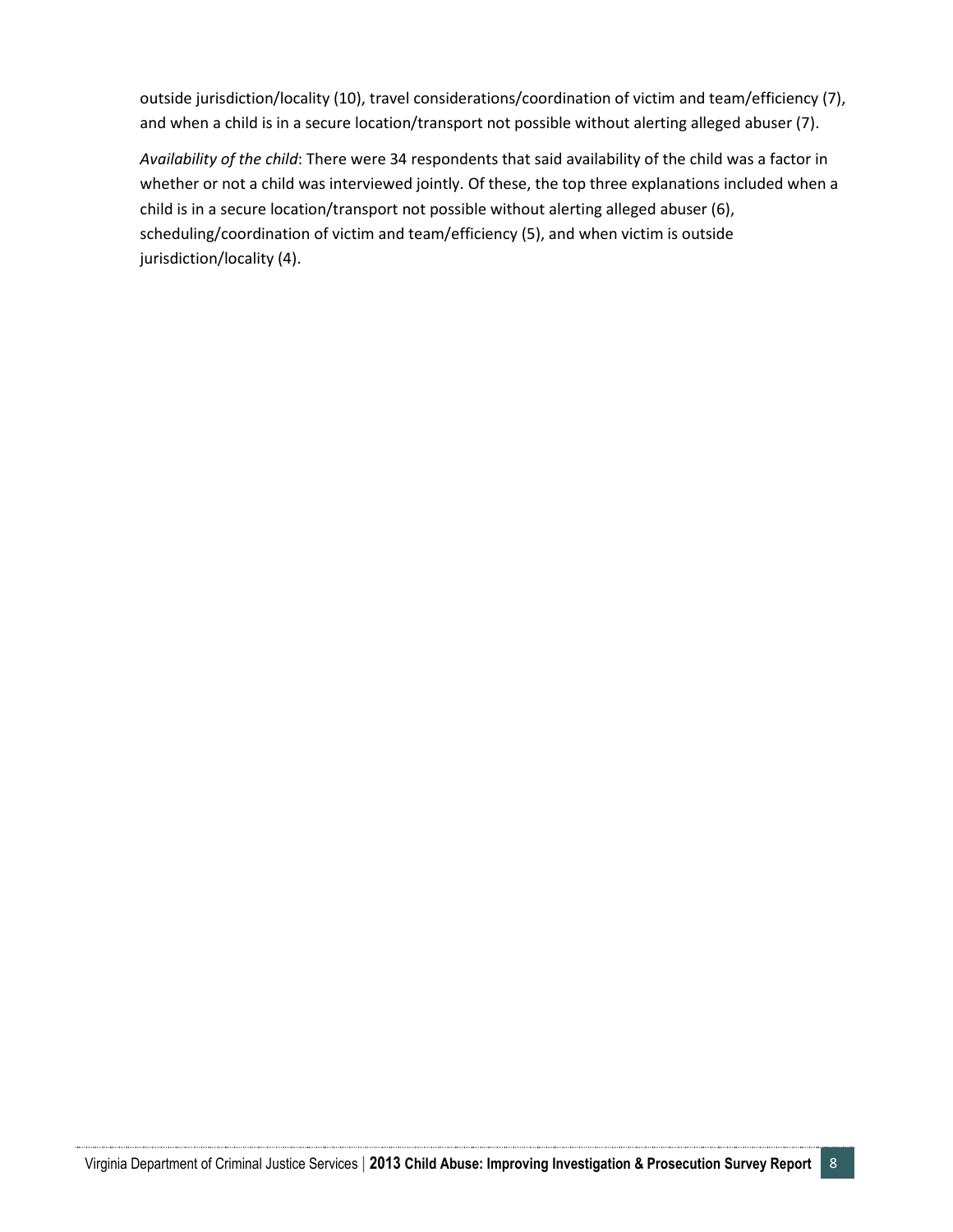# III. INVESTIGATIVE / ADMINISTRATIVE PROCESS

Respondents were asked to review a list of reporting and investigative process components while keeping in mind the investigative and administrative process (CPS and criminal) in cases of child abuse, neglect, and sexual abuse as it directly impacts child victims. For each listed item, they were asked to indicate whether the specific process needs to be improved or if no change is needed. For components of which they had no knowledge, they were instructed to respond "don't know." The 14 listed components were:

- Reporting of a child abuse/neglect situation to CPS
- CPS response time
- CPS initial interview with child
- CPS initial safety assessment & safety planning
- CPS follow-up investigation
- Reporting of a child abuse/neglect situation to law enforcement
- Law Enforcement initial investigation
- Law Enforcement contact with CPS
- Law Enforcement follow-up investigation
- Forensic interview of child
- Medical examination of the child
- Adherence to joint protocols
- Investigation of child maltreatment-related fatalities
- Investigations involving individuals with disabilities

Of the 14 listed process components, the three that were selected most often as "no change needed" were:

- CPS initial safety assessment & safety planning (220)
- CPS response time (219)
- Medical examination of the child (203)

The three selected most often as "needs to be improved" were:

- Reporting of a child abuse/neglect situation to CPS (110)
- Law Enforcement contact with CPS (108)
- Adherence to joint protocols (102)

For the items selected as "needs to be improved" respondents were asked whether improvements were needed in the areas of laws, policies & procedures, and/or training and to provide some information about why. Policies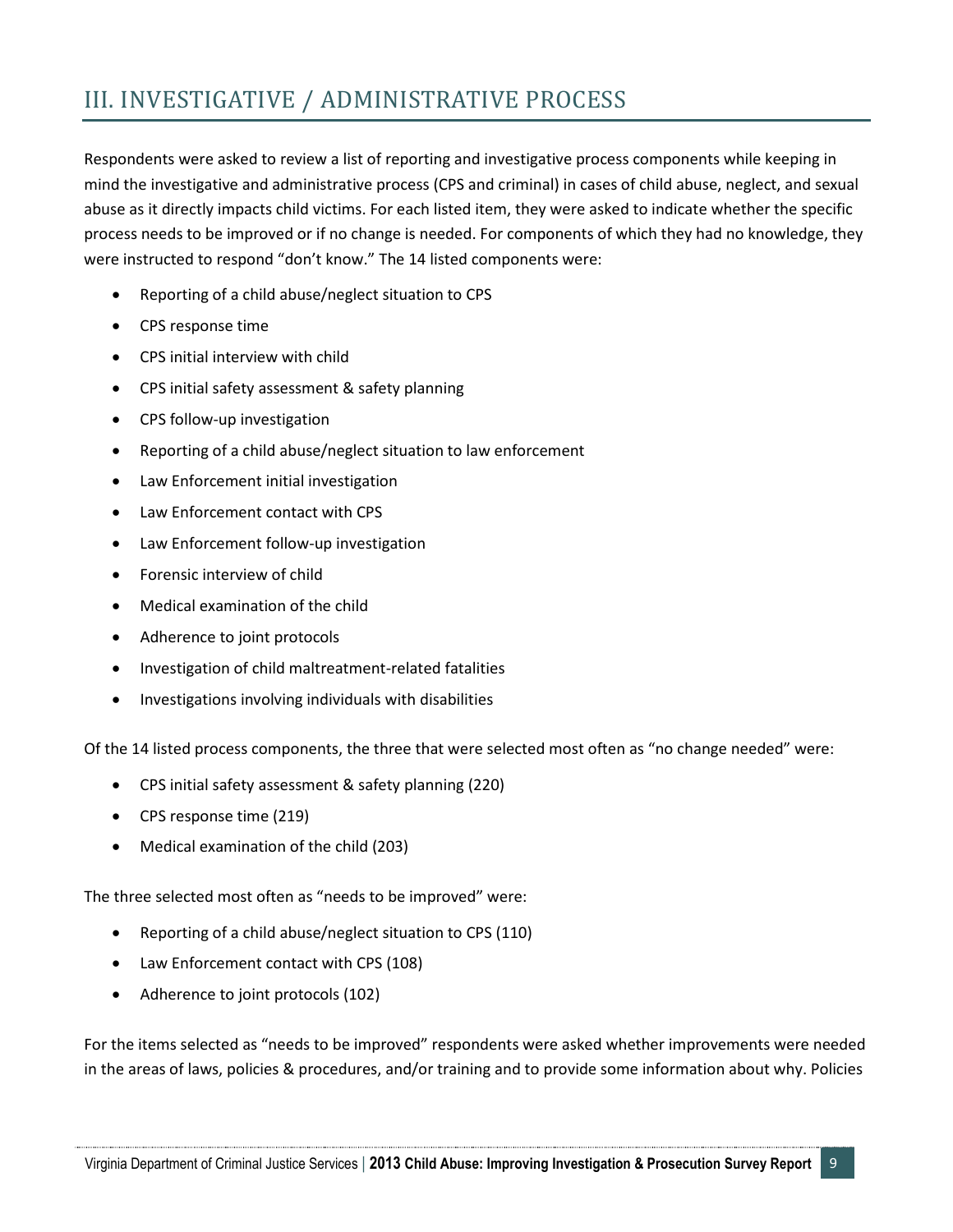and procedures and training were cited most often as the areas that need change among the process components.

The reasons *most often* provided as to why each of the cited processes needs to be improved are provided below.

### **Reporting of a child abuse/neglect situation to CPS**

Rules/laws/policies need to be enforced for those "mandatory reporters" who are required to report child abuse and neglect issues to CPS; this group also needs more training, especially among those in the education and medical fields.

### **Reporting of a child abuse/neglect situation to law enforcement**

Efforts to improve communication and cooperation between law enforcement and CPS are needed. Reporting protocols need to be reexamined, law enforcement needs to keep CPS updated on investigations, and CPS shouldn't withhold case information from law enforcement investigations.

### **Adherence to joint protocols**

Joint training is needed both for team members and for CPS and law enforcement. For team members, joint training should focus on protocols, roles/responsibilities, and teamwork to help accomplish goals. Joint training for CPS and law enforcement should focus on improving communication, roles/responsibilities, and who should be included in what processes.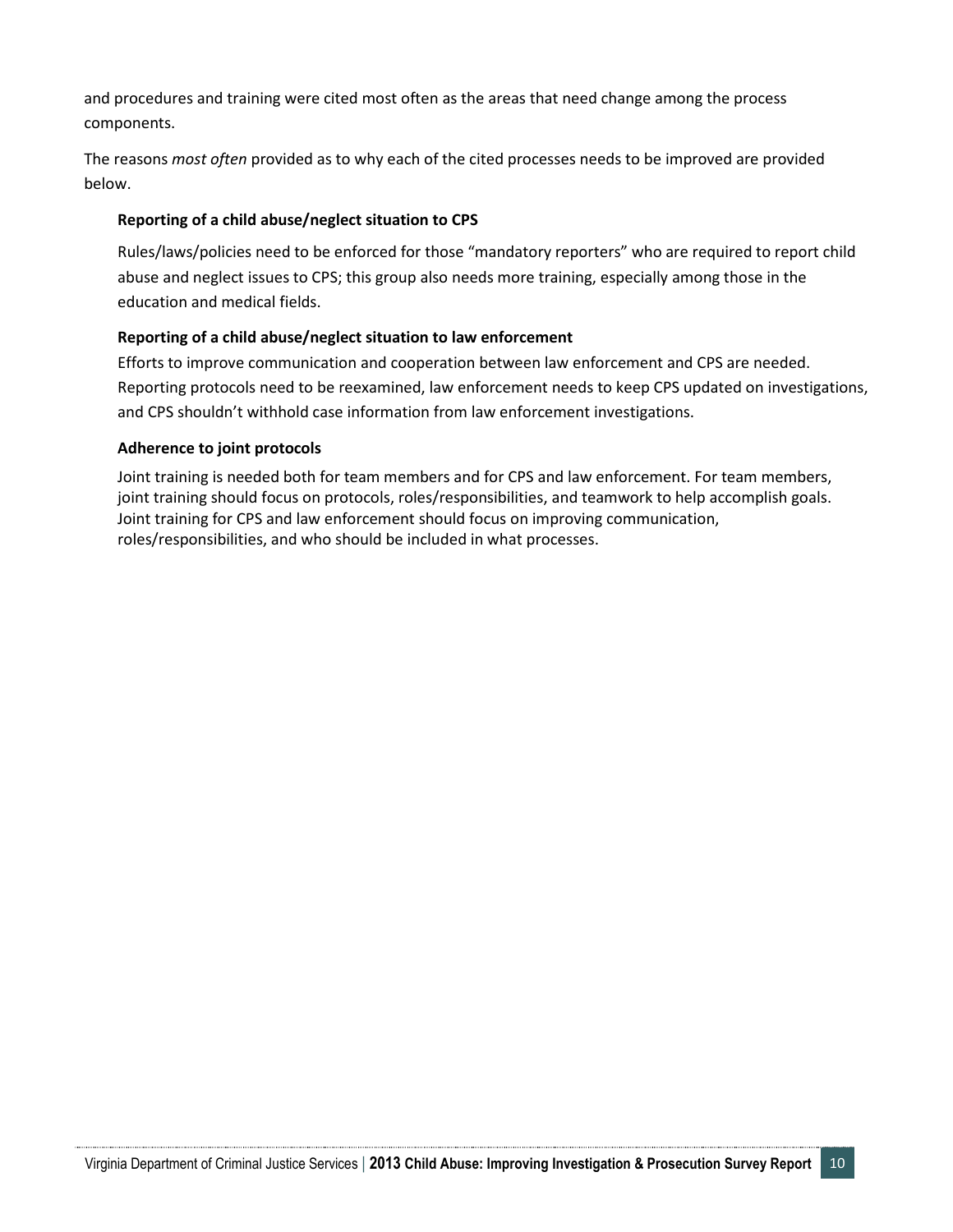# IV. JUDICIAL PROCESS

Respondents were also asked to review a list of eight judicial process components that are common in cases of child abuse, neglect, and sexual abuse as it directly impacts child victims. For each listed item, they were asked to indicate whether the specific process needs to be improved or if no change is needed. For components of which they had no knowledge, they were instructed to respond "don't know." The eight listed components were:

- Prosecutor's involvement and interaction with the child during court involvement
- Guardian ad litem's involvement and interaction with the child during court involvement
- CASA's involvement and interaction with the child during court involvement
- Local DSS attorney's involvement and interaction with the child during court involvement
- Court processes that minimize trauma to child
- Court's role in monitoring child's safety while under court's jurisdiction
- Timeliness of civil court processes and hearings
- Due process and fairness to the alleged abuser in court proceedings

Of the eight listed process components, the three that were selected most often as "no change needed" were:

- Due process and fairness to the alleged abuser in court proceedings (221)
- Local DSS attorney's involvement and interaction with the child during court involvement (162)
- Court's role in monitoring child's safety while under court's jurisdiction (152)

The three selected most often as "needs to be improved" were:

- Court processes that minimize trauma to child (129)
- Guardian ad litem's involvement and interaction with the child during court involvement (122)
- Timeliness of civil court processes and hearings (104)

Again, for the items selected as "needs to be improved" respondents were asked whether improvements were needed in the areas of laws, policies & procedures, and/or training and to provide some information about why. And while again, policies and procedures and training were cited most often as the areas that need change among the judicial process components, changes in laws were cited by nearly half of respondents relative to court processes that minimize trauma to child and timeliness of civil court processes and hearings.

The following are the reasons *most often* provided as to why each of the cited processes needs to be improved.

#### **Court processes that minimize trauma to child**

There were many frequent recommendations for changes to minimize trauma for child victims. The need for speedy trials and reducing continuances and delays to reduce trauma of repeated preparations;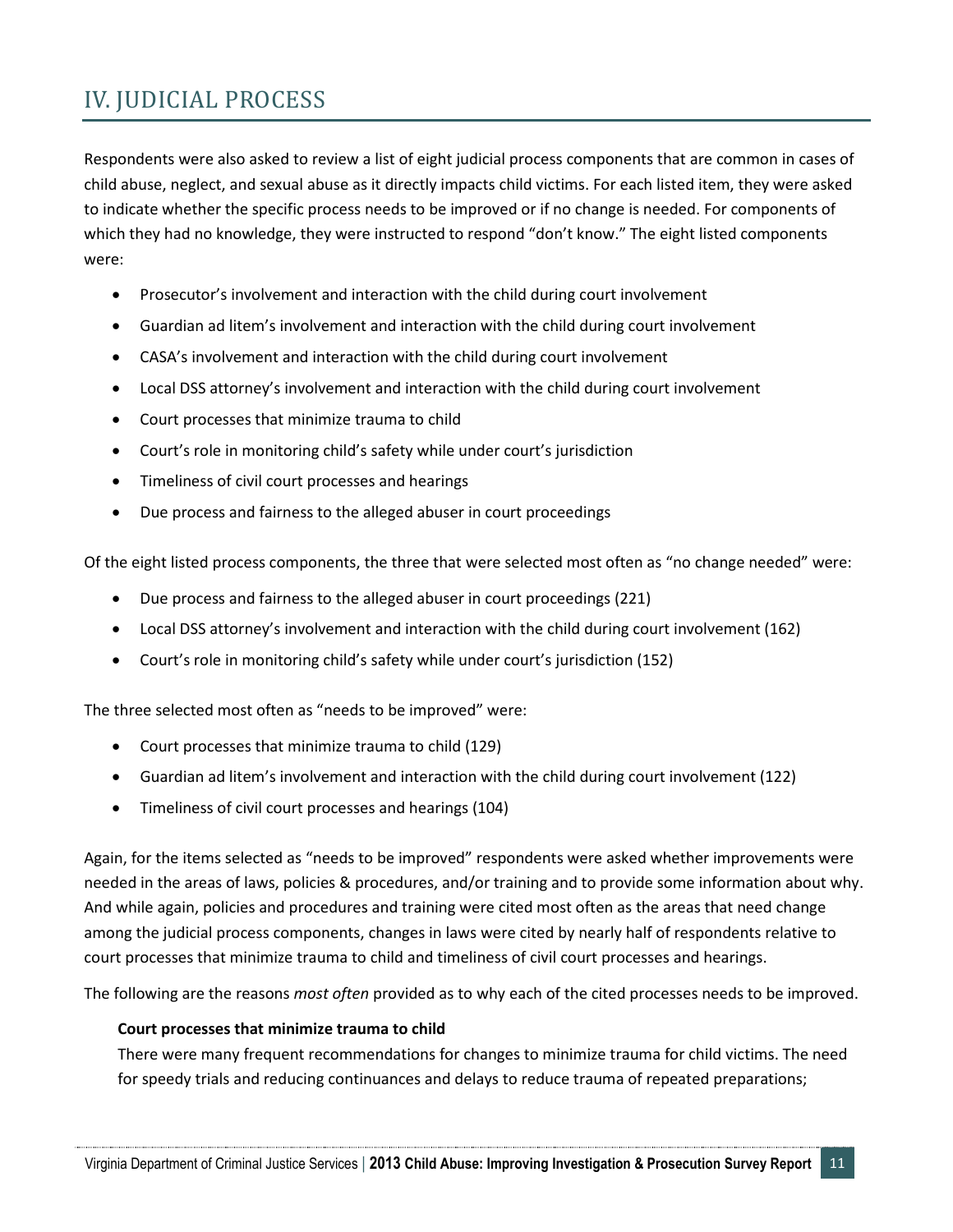allowing forensically sound interviews as testimony (other states do) so that children may not have to testify in the courtroom; the need for laws and policies to increase use of closed-circuit television (CCTV) testimony for children (judges and prosecutors are not using the option - it is rarely allowed) and, when it is permitted, the CCTV area where the child testifies should be more child-friendly. Additionally, there were accusations of inappropriate conduct by court personnel and victim-blaming of children in the courtroom.

### **Guardian ad litem's involvement and interaction with the child during court involvement**

There were numerous concerns about the quality of GALs. Most of these concerns involved GALs that don't see the child until just before they enter the court; and generally that most GALs need to spend more time with child victims to be able to better represent them.

### **Timeliness of civil court processes and hearings**

The overall consensus is that the whole process needs to be completed in less time. There are too many delays/appeals/continuances - there should be a limit to the number and length that are allowed.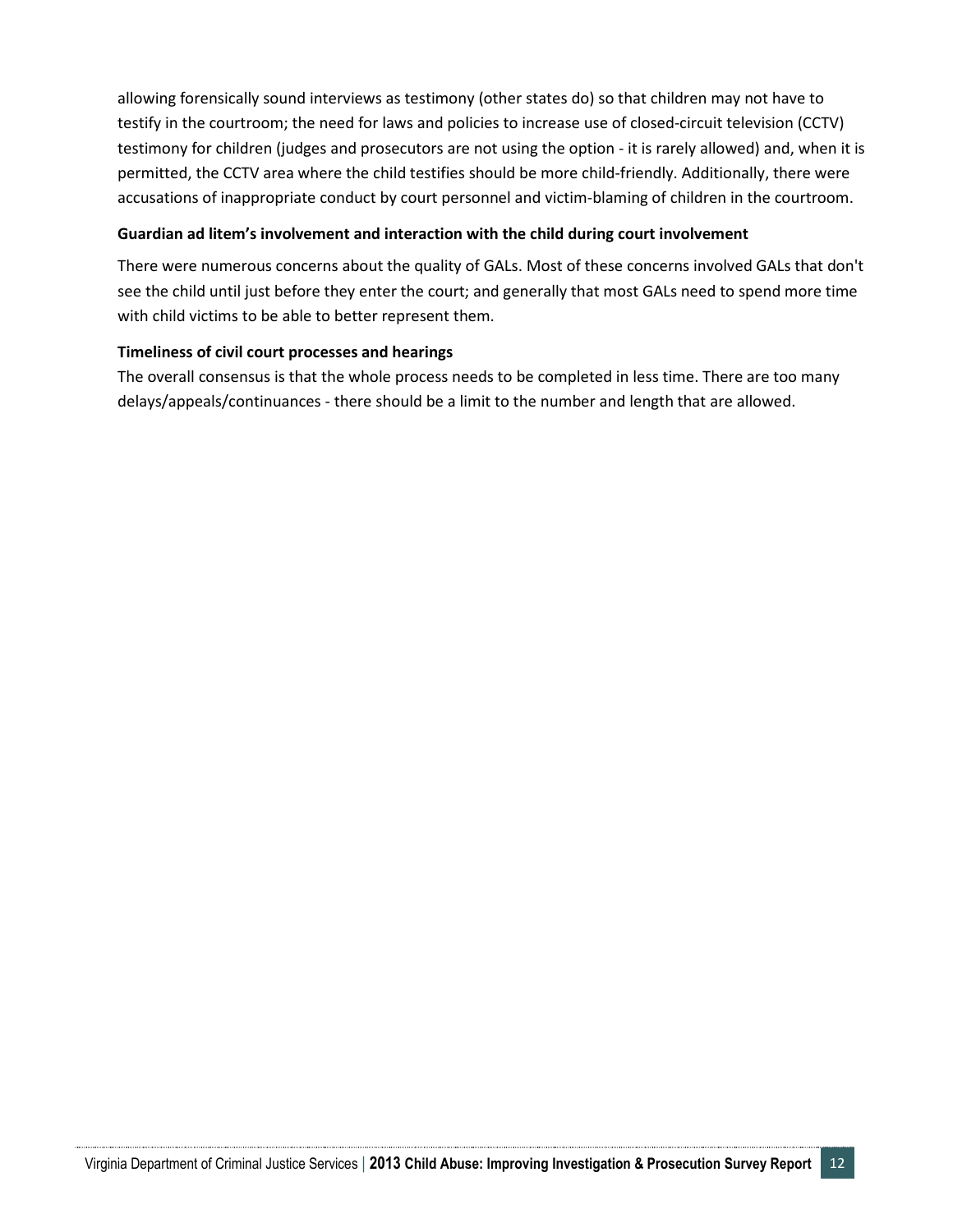# V. ADDITIONAL THOUGHTS

Survey respondents were asked if they had any additional thoughts about or suggestions for changes in laws or in policies and procedures that could help improve the investigative, administrative, and judicial handling of child abuse cases and would limit additional trauma to the victim. Overall, respondents' comments were similar to those offered in previous questions in the survey. The following highlights the common themes:

**Coordinated, team response** with protocols for multidisciplinary child abuse investigation was overwhelmingly cited as a need. Specifics included the following themes:

- Mandating a multidisciplinary team (MDT) response;
- Collaborative investigation protocols written to clarify roles and enhance information sharing;
- More funding to allow for more Child Advocacy Centers and access to CACs for all localities;
- MDT must include prosecutors as well as CPS and law enforcement; and
- Role clarification for MDT members would help communication and collaboration, specifically, clarify responsibility of CPS v. law enforcement.

Suggestions regarding **flexibility in the child's testimony** in court proceedings included:

- CCTV should be used more often and/or in all cases in which a child will testify;
- CCTV statute should be revised to eliminate the requirement for expert testimony demonstration of "severe emotional harm" for the victim, thus allowing for more flexibility in child's method of testimony;
- There should be no age restriction on use of CCTV for child under the age of 18;
- Allow hearsay exception to child's statement in civil proceedings; and
- Allow for videotaped deposition and/or video of forensic interview as an alternative to actual court appearance for child.

### **Investigatory timeframes:**

- CPS investigation timeframe should not be limited to 45-60 days;
- CPS timeframes interfere with law enforcement investigation;
- Law enforcement does not respond as quickly as needed for CPS to assess child safety; and
- Prosecution of case should not take years; too many continuances.

### **Representation by the child's Guardian ad litem (GAL):**

- GALs should be mandated to see the child and make regular contact;
- Require the GAL to certify that they met with the child;
- More rigorous training for GALs on trauma

Respondents were also asked if they had any additional thoughts about or suggestions for changes in training that could help improve the investigative, administrative, and judicial handling of child abuse cases and would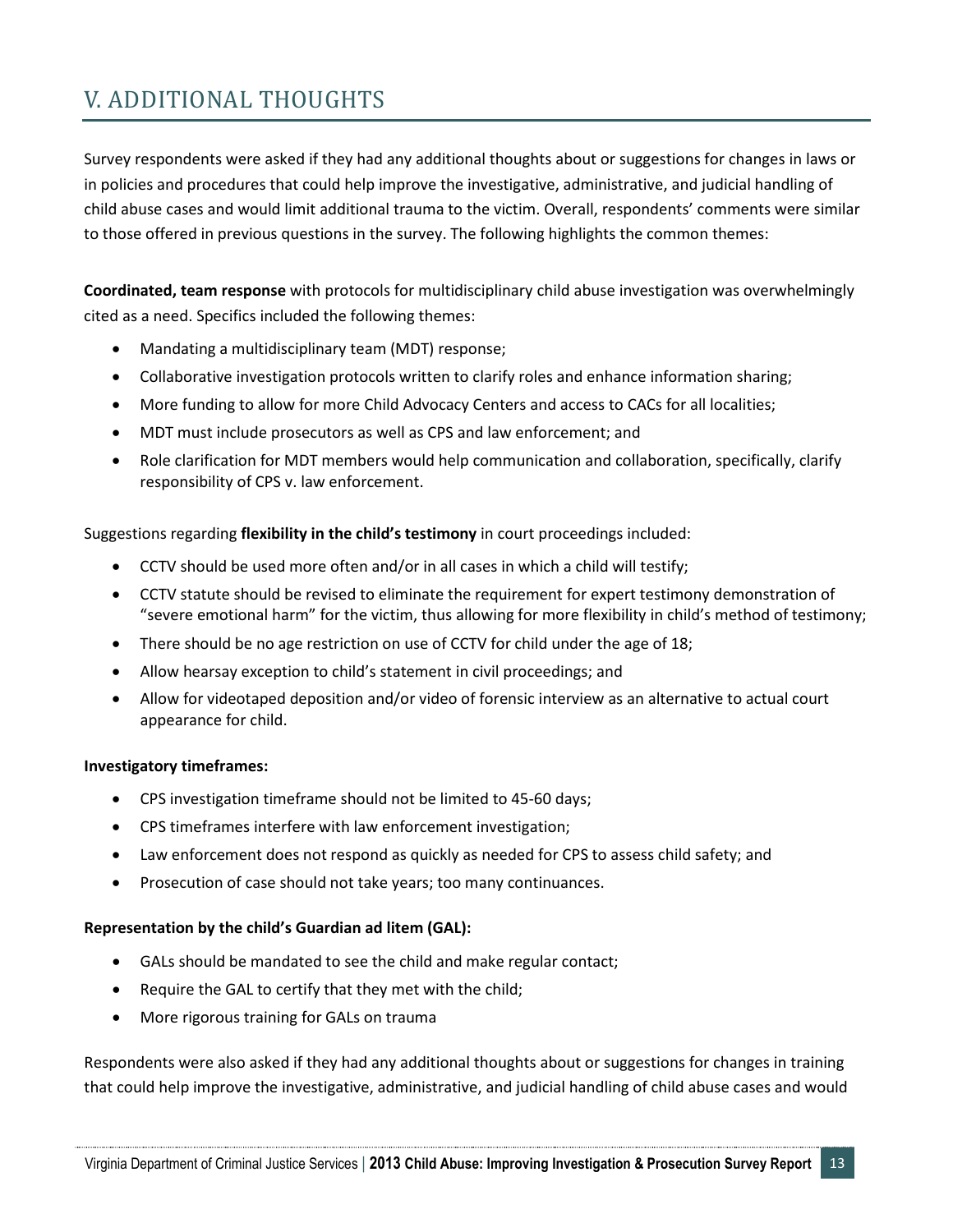limit additional trauma to the victim. Overwhelmingly, the most common theme was the **need for joint training and/or cross training with CPS, law enforcement, prosecutors and others** on child abuse investigation in order to clarify roles and sharing of information. Other training-related themes included:

- Educate judges, bailiffs, and court personnel about how to minimize trauma to the child and how child abuse/trauma impacts child;
- Promote MDT and CAC model in all child abuse training;
- Cross training on policies/processes for CPS and law enforcement who investigate and respond to child abuse;
- Training on child development, interviewing, and process of disclosure for law enforcement, prosecutors, judges and GALs; and
- Continue multidisciplinary conferences on child abuse response.